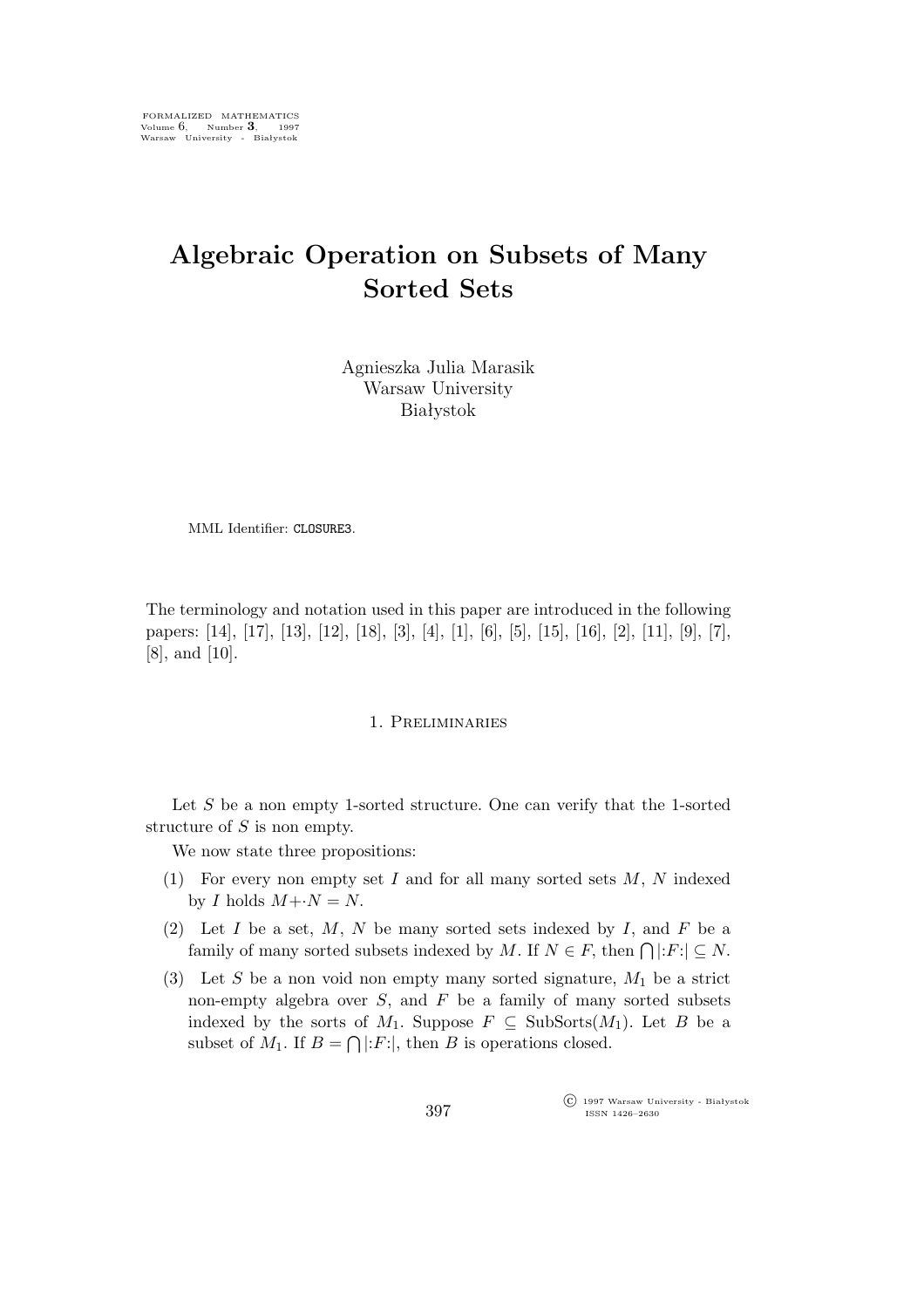## 398 agnieszka julia marasik

2. Relationships between Subsets Families

Let I be a set, let M be a many sorted set indexed by I, let B be a family of many sorted subsets indexed by  $M$ , and let  $A$  be a family of many sorted subsets indexed by  $M$ . We say that  $A$  is finer than  $B$  if and only if:

(Def. 1) For every set a such that  $a \in A$  there exists a set b such that  $b \in B$  and a *⊆* b.

Let us observe that the predicate A is finer than B is reflexive. We say that B is coarser than A if and only if:

(Def. 2) For every set b such that  $b \in B$  there exists a set a such that  $a \in A$  and a *⊆* b.

Let us notice that the predicate  $B$  is coarser than  $A$  is reflexive. We now state two propositions:

- (4) Let I be a set, M be a many sorted set indexed by I, and A, B, C be families of many sorted subsets indexed by  $M$ . If  $A$  is finer than  $B$  and  $B$ is finer than  $C$ , then  $A$  is finer than  $C$ .
- (5) Let I be a set, M be a many sorted set indexed by I, and A, B, C be families of many sorted subsets indexed by  $M$ . If  $A$  is coarser than  $B$  and  $B$  is coarser than  $C$ , then  $A$  is coarser than  $C$ .

Let  $I$  be a non empty set and let  $M$  be a many sorted set indexed by  $I$ . The functor supp $(M)$  yielding a set is defined by:

(Def. 3)  $\text{supp}(M) = \{x, x \text{ ranges over elements of } I: M(x) \neq \emptyset\}.$ 

We now state four propositions:

- (6) For every non empty set I and for every non-empty many sorted set  $M$ indexed by *I* holds  $M = \emptyset_I + M \restriction \text{supp}(M)$ .
- (7) Let I be a non empty set and  $M_2$ ,  $M_3$  be non-empty many sorted sets indexed by I. If  $\text{supp}(M_2) = \text{supp}(M_3)$  and  $M_2 \upharpoonright \text{supp}(M_2) = M_3 \upharpoonright \text{supp}(M_3)$ , then  $M_2 = M_3$ .
- (8) Let I be a non empty set, M be a many sorted set indexed by I, and x be an element of *I*. If  $x \notin \text{supp}(M)$ , then  $M(x) = \emptyset$ .
- (9) Let I be a non empty set, M be a many sorted set indexed by I, x be an element of  $Bool(M)$ , i be an element of I, and y be a set. Suppose  $y \in x(i)$ . Then there exists an element a of Bool $(M)$  such that  $y \in a(i)$ and *a* is locally-finite and supp(*a*) is finite and  $a \subseteq x$ .

Let I be a set, let M be a many sorted set indexed by I, and let A be a family of many sorted subsets indexed by  $M$ . The functor  $MSUnion(A)$  yielding a many sorted subset indexed by  $M$  is defined by:

(Def. 4) For every set i such that  $i \in I$  holds  $(MSUnion(A))(i) = \bigcup \{f(i), f(j)\}$ ranges over elements of  $Bool(M)$ :  $f \in A$ .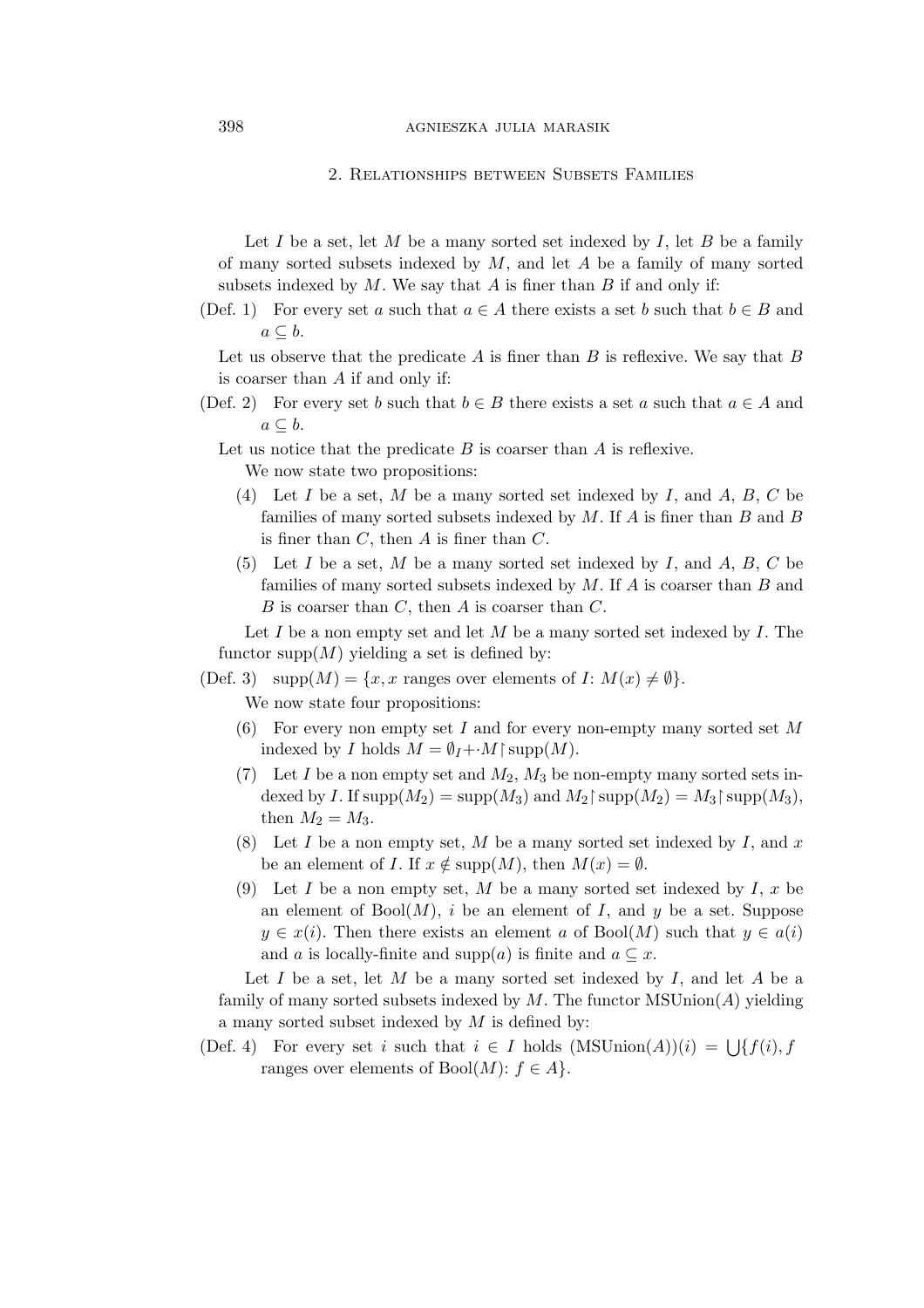Let I be a set, let M be a many sorted set indexed by I, and let B be a non empty family of many sorted subsets indexed by  $M$ . We see that the element of  $B$  is a many sorted set indexed by  $I$ .

Let I be a set, let M be a many sorted set indexed by I, and let A be an empty family of many sorted subsets indexed by  $M$ . One can check that  $MSUnion(A)$  is empty yielding.

We now state the proposition

(10) Let I be a set, M be a many sorted set indexed by I, and A be a family of many sorted subsets indexed by M. Then  $MSUnion(A) = \bigcup |A|$ .

Let  $I$  be a set, let  $M$  be a many sorted set indexed by  $I$ , and let  $A$ ,  $B$  be families of many sorted subsets indexed by M. Then  $A \cup B$  is a family of many sorted subsets indexed by M.

The following propositions are true:

- (11) Let I be a set, M be a many sorted set indexed by I, and A, B be families of many sorted subsets indexed by M. Then MSUnion( $A \cup B$ ) =  $MSUnion(A) \cup MSUnion(B)$ .
- (12) Let I be a set, M be a many sorted set indexed by I, and A, B be families of many sorted subsets indexed by M. If  $A \subseteq B$ , then MSUnion(A)  $\subseteq$  $MSUnion(B)$ .

Let  $I$  be a set, let  $M$  be a many sorted set indexed by  $I$ , and let  $A$ ,  $B$  be families of many sorted subsets indexed by M. Then  $A \cap B$  is a family of many sorted subsets indexed by M.

One can prove the following propositions:

- (13) Let  $I$  be a set,  $M$  be a many sorted set indexed by  $I$ , and  $A$ ,  $B$  be families of many sorted subsets indexed by M. Then MSUnion( $A \cap B$ )  $MSUnion(A) \cap MSUnion(B)$ .
- (14) Let I be a set, M be a many sorted set indexed by I, and  $A_1$  be a set. Suppose that for every set x such that  $x \in A_1$  holds x is a family of many sorted subsets indexed by  $M$ . Let  $A$ ,  $B$  be families of many sorted subsets indexed by M. Suppose  $B = \{MSUnion(X), X \text{ ranges over}\}$ families of many sorted subsets indexed by  $M: X \in A_1$  and  $A = \bigcup A_1$ . Then  $MSUnion(B) = MSUnion(A)$ .
- (15) Let I be a non empty set, M, N be many sorted sets indexed by I, and A be a family of many sorted subsets indexed by  $M$ . If for every many sorted set x indexed by *I* holds  $x \subseteq N$ , then MSUnion(A)  $\subseteq N$ .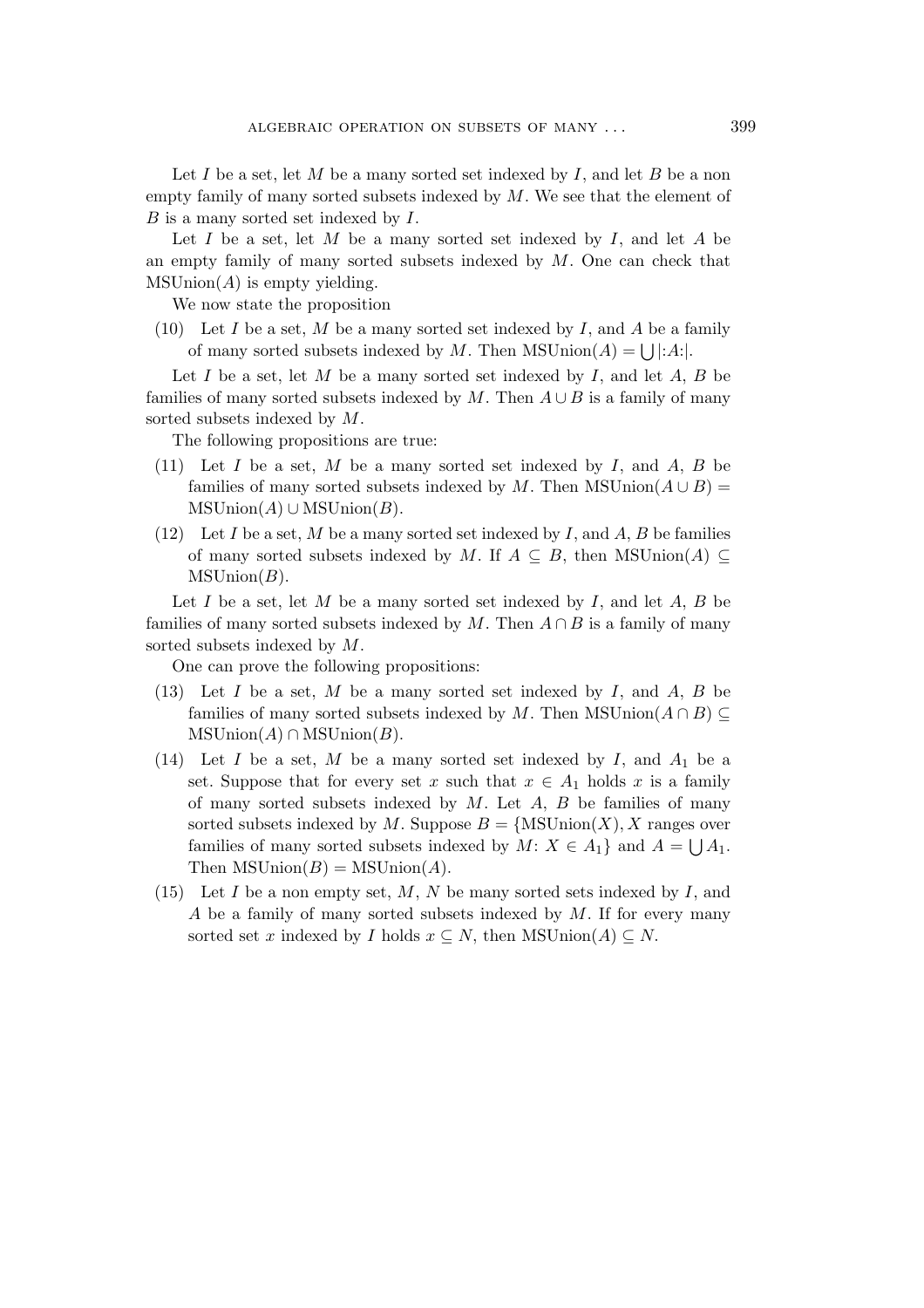3. Algebraic Operation on Subsets of Many Sorted Sets

Let I be a non empty set, let M be a many sorted set indexed by I, and let S be a set operation in M. We say that S is algebraic if and only if the condition (Def. 5) is satisfied.

(Def. 5) Let x be an element of Bool(M). Suppose  $x = S(x)$ . Then there exists a family A of many sorted subsets indexed by M such that  $A =$  ${S(a), a}$  ranges over elements of Bool(*M*): *a* is locally-finite  $\land$  supp(*a*) is finite  $\land a \subseteq x$  and  $x = \text{MSUnion}(A)$ .

Let  $I$  be a non empty set and let  $M$  be a many sorted set indexed by  $I$ . Note that there exists a set operation in  $M$  which is algebraic, reflexive, monotonic, and idempotent.

Let S be a non empty 1-sorted structure and let  $I_1$  be a closure system of S. We say that  $I_1$  is algebraic if and only if:

(Def. 6)  $Clop(I_1)$  is algebraic.

Let S be a non void non empty many sorted signature and let  $M_1$  be a nonempty algebra over S. The functor  $\text{SubAlgCl}(M_1)$  yields a strict closure system structure over  $S$  and is defined by:

(Def. 7) The sorts of SubAlgCl( $M_1$ ) = the sorts of  $M_1$  and the family of  $SubAlgCl(M_1) = SubSorts(M_1).$ 

One can prove the following proposition

(16) Let  $S$  be a non void non empty many sorted signature and  $M_1$  be a strict non-empty algebra over S. Then  $\text{SubSorts}(M_1)$  is an absolutelymultiplicative family of many sorted subsets indexed by the sorts of  $M_1$ .

Let S be a non void non empty many sorted signature and let  $M_1$  be a strict non-empty algebra over S. Note that  $\text{SubAlgCl}(M_1)$  is absolutely-multiplicative.

Let S be a non void non empty many sorted signature and let  $M_1$  be a strict non-empty algebra over S. Observe that  $\text{SubAlgCl}(M_1)$  is algebraic.

## **REFERENCES**

- [1] Grzegorz Bancerek and Krzysztof Hryniewiecki. Segments of natural numbers and finite sequences. *Formalized Mathematics*, 1(**1**):107–114, 1990.
- [2] Ewa Burakowska. Subalgebras of many sorted algebra. Lattice of subalgebras. *Formalized Mathematics*, 5(**1**):47–54, 1996.
- [3] Czesław Byliński. Functions and their basic properties. *Formalized Mathematics*, 1(**1**):55– 65, 1990.
- [4] Czesław Byliński. Functions from a set to a set. *Formalized Mathematics*, 1(**1**):153–164, 1990.
- [5] Czesław Byliński. The modification of a function by a function and the iteration of the composition of a function. *Formalized Mathematics*, 1(**3**):521–527, 1990.
- [6] Agata Darmochwał. Finite sets. *Formalized Mathematics*, 1(**1**):165–167, 1990.
- [7] Artur Korniłowicz. Certain facts about families of subsets of many sorted sets. *Formalized Mathematics*, 5(**3**):451–456, 1996.